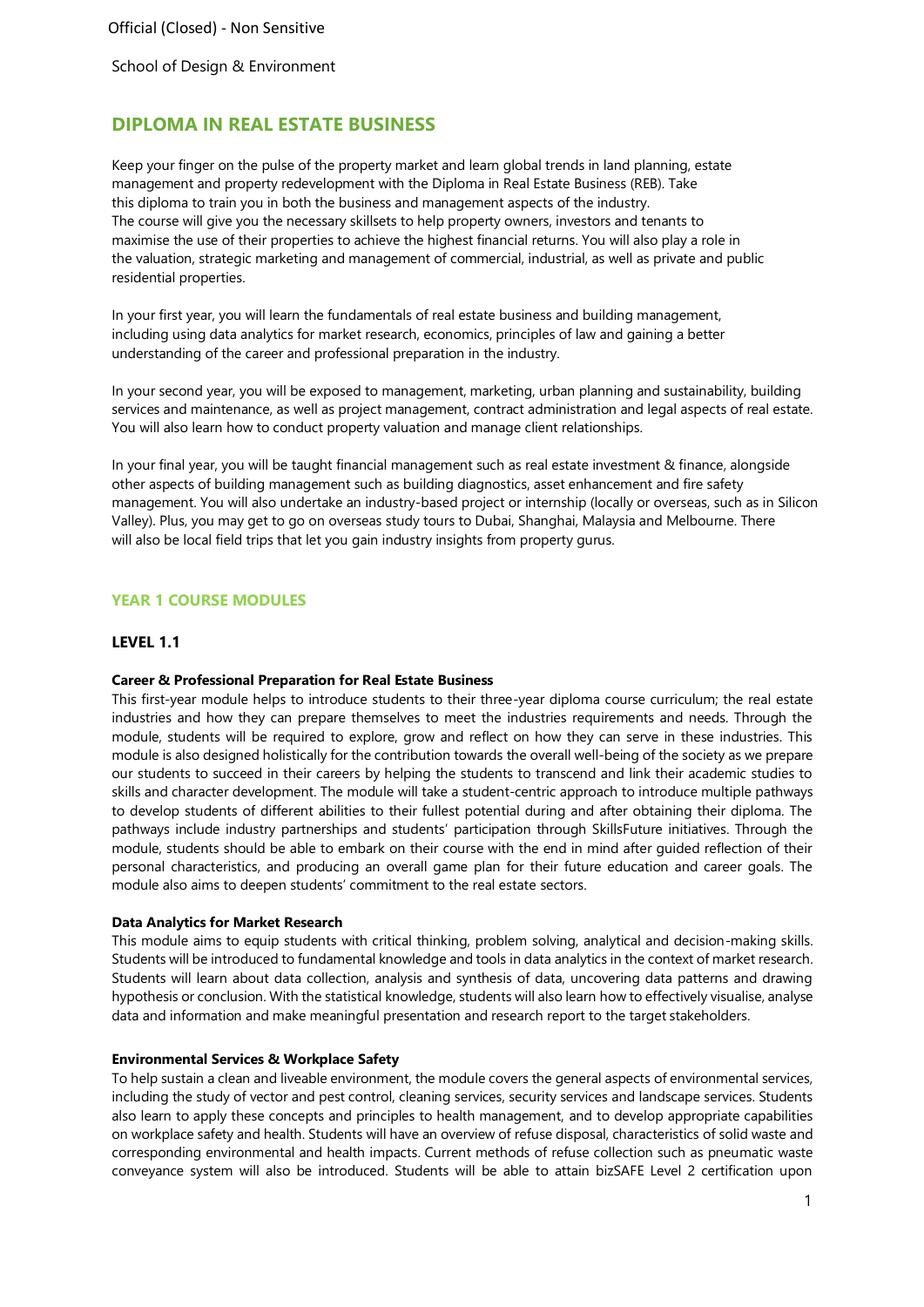Official (Closed) - Non Sensitive

### School of Design & Environment

successful completion of the module.

### **Principles of Law**

The topics in Principles of Law involve a study of the legal obligations relating to the planning, design, construction, management, use and operation of the built environment within a business, building and real estate management environment. The Legal System introduces the nature and administration of law. Law of Contract involves a study of self-imposed obligations by individuals. Law of Torts involves a study of state-imposed obligations on individuals for civil wrongs. The module will provide students with knowledge of the concepts and principles of the law as well as the legal method of critical analysis, logical reasoning, problem solving and management skills to face the many challenges of the building and real estate management profession in both the public and private sectors of the industry.

### **Principles of Marketing**

This module introduces the 4Ps of marketing, application of marketing concepts to Real Estate and market segmentation to different segments including public and private housing. Students learn the fundamentals of marketing concepts, marketing mix – its implications and strategies. This module helps students to understand consumer buying through the use of case studies that relate to the real estate environment. Students also learn the principles of marketing, ethics and respect during transactions so as to fully attract and engage consumers, and compel them to buy through a careful planning and execution of the marketing mix and effective communication.

### **LEVEL 1.2**

### **Building Elements & Sustainability**

In this module, students will study the various building elements of substructure, superstructure, floors, walls, roofs, building finishes and its components. It will also provide students with an understanding of sustainable constructions, particularly green materials, technologies and systems that will be adopted to achieve a sustainable green building environment. This provides the background knowledge for the students to progress on, to appreciate the green technologies that will be applied to buildings for the enhancement of building performance; and the pre-requisite to understanding the concepts of Building Diagnostics and Asset Enhancement in the later year of studies.

### **Building Information Modelling**

In tandem with the construction industry's push towards the use of building information modelling (BIM) for the construction and management of completed buildings, this module aims to equip students with hands-on skills in BIM modelling. They will learn to apply BIM in design and drafting, tagging and calculation of rentable spaces, model the changes for fitting-out works, generate and interpretation of extracted 2D drawings for building and M&E works and export of information for cost estimation amongst others. This module complements the learning of relevant marketing, property and facilities management modules.

#### **Economics**

This module involves the study of the interactions between individuals, groups, organisations and institutions with regard to the use of resources to satisfy individual wants and societal needs to regulate economics activity within the socio-economic environment. In micro-economics, the topics examine how consumers, households and firms make economic decisions; how they interact to determine the quantity and price of goods, factors of production and the allocation of resources. In macro-economics, the topics examine the determination of real income, employment, price level and inflation in an open economy, and the conduct of macro-economy policy.

The module will provide students with adequate entry level knowledge of economic theory for the critical analysis, logical reasoning and problem-solving skills towards social policy formulation and individualdecision-making.

#### **Financial Accounting & Management**

This module covers basic concepts of accounting, including the accounting equation, the double-entry system of book-keeping and the preparation of financial statements. It provides students with the technical knowledge to prepare simple accounts and cash budget, and interpret financial reports for sole proprietor, partnership, and nonprofit organisation.

This module provides students with the knowledge to understand basic accounting theories, concepts and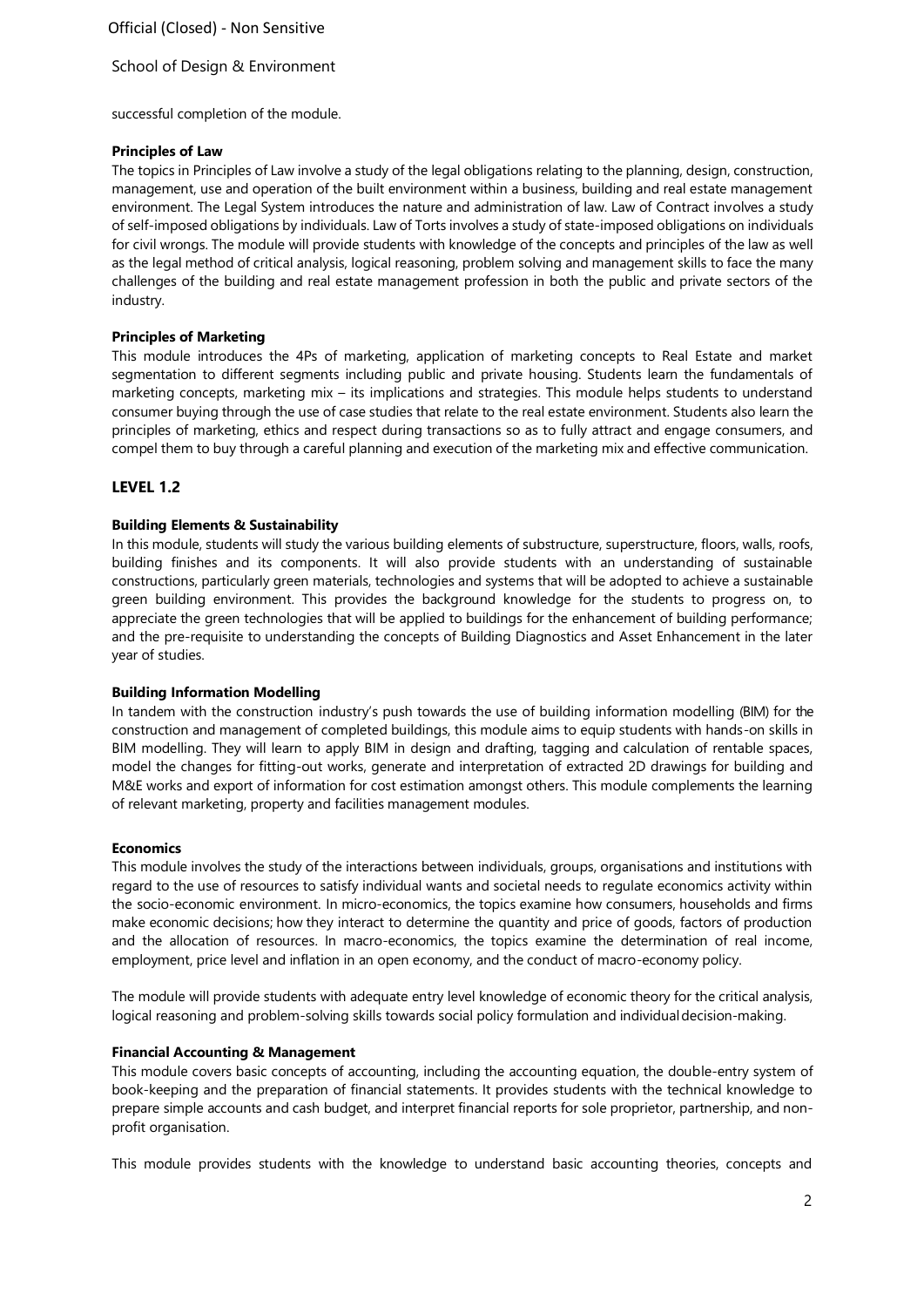# Official (Closed) - Non Sensitive

### School of Design & Environment

conventions. The overall objective and outcome seek to equip students with the skills to interpret, analyse and use financial accounting information for financial management decision making purposes. This module will also cover budgeting. The ultimate domain knowledge will also seek to play a critical role in maintaining integrity, professionalism and ethics at the workplace.

### **YEAR 1 COURSE CURRICULUM**

| <b>Module Name</b>                                         | <b>Credit Units</b> |
|------------------------------------------------------------|---------------------|
| Level 1.1 (21 hours per week)                              |                     |
| Career & Professional Preparation for Real Estate Business | $\mathcal{P}$       |
| Data Analytics for Market Research                         | 4                   |
| English Language Express*                                  | ΝA                  |
| Environmental Services & Workplace Safety                  | 4                   |
| Innovation Made Possible^                                  | 3                   |
| Principles of Law                                          | 5                   |
| Principles of Marketing                                    | 3                   |
| Level 1.2 (20 hours per week)                              |                     |
| Building Elements & Sustainability                         | 5                   |
| <b>Building Information Modelling</b>                      | 3                   |
| Communication Essentials^                                  | 3                   |
| Economics                                                  | 4                   |
| Financial Accounting & Management                          | 3                   |
| Health & Wellness^                                         | 2                   |

#### **Notes:**

^ For more details on Interdisciplinary Studies (IS) electives, please log on to [www.np.edu.sg/is](http://www.np.edu.sg/is/)

\* This module is only offered to students who are weaker in the English Language.

### **IS Modules**

The School of Interdisciplinary Studies (IS) delivers a broad-based curriculum, which nurtures a new generation of professionals with multidisciplinary skills and an innovative and entrepreneurial spirit to meet the challenges of a knowledge economy. IS offers both prescribed modules and electives to challenge boundaries. Prescribed modules develop students' competencies in core areas such as Communication, Innovation and Enterprise, Culture and Communication, and Personal Mastery and Development, while elective modules provide insights into Arts and Humanities, Business, Design, and Science and Technology.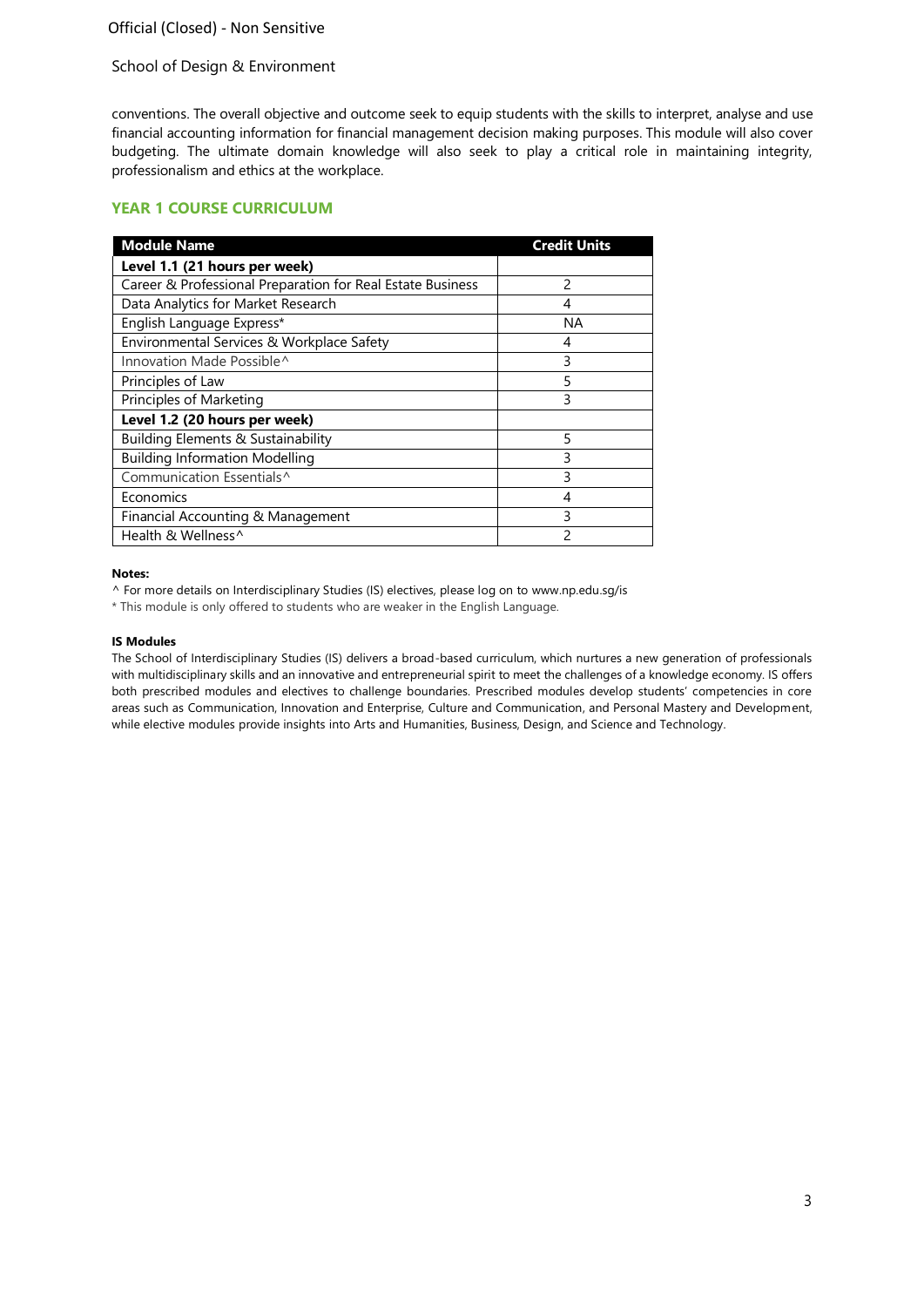# **YEAR 2 COURSE MODULES**

# **LEVEL 2.1**

### **Building Services & Maintenance (Mechanical)**

This module provides fundamental knowledge on the principles of operation of mechanical systems typically installed in modern high-rise buildings. Systems covered include potable water supply, sanitary plumbing and drainage, town gas supply, swimming pool water filtration, air-conditioning and mechanical ventilation. Emphasis will be placed on real-life applications in the operations and maintenance of these facilities in buildings and the reading of mechanical drawings and plans.

#### **Client Relationship Management**

This module introduces the fundamental concepts of Client Relationship Management (CRM). Topics covered included definition of customer service, understanding the needs and expectations of customer, challenges in customer service and CRM implementation. It will equip students with the knowledge and skills in effectively engaging customers and stakeholders. It aims to train students with the right service attributes to add value to organisations and provides ways of resolving disputes other than by means of litigation.

#### **Property Management**

This module provides a perspective of the main functions in property management including legislations and operational concerns involving everyday issues relating to the strata and non-strata developments. The key areas of Building Maintenance and Strata Management Act (BMSMA), roles and duties of stakeholders, conduct of meetings and computation of management fund and sinking fund will also be taught. It aims to equip students with adequate supervisory management knowledge and problem-solving skills, to face the many challenges of property management profession in both the public and private sectors of the real estate industry.

### **Project Management & Contract Administration**

This module introduces students to the functions and methods of project management in new construction projects and facility maintenance such as addition and alteration works. The module covers the fundamentals of project management, procurement, management of site operations, as well as management tools for project planning, budgeting and cash flow planning and project risk assessments.

#### **Real Estate Marketing**

This module provides students with the fundamentals of real estate marketing concepts in sales and leasing of various property types in both private and public sectors. For public sector, it focuses on the processes, policies and regulations involved in the sale, resale, leasing and subletting. Students are exposed to marketing and negotiation techniques. They will learn to identify problems and apply problem solving skills to face the challenges of the real estate marketing profession. Current happenings and relevant case studies will be highlighted.

### **LEVEL 2.2**

### **Career & Professional Preparation 2**

This second-year module helps to equip students with skills necessary to seek and secure work. They will also be equipped to communicate their personal brand in a positive way. As students sharpen their communication skills, they will also learn how to market themselves effectively.

#### **Building Services & Maintenance (Electrical)**

This module covers the different electrical facilities found in high-rise buildings. Topics covered include the electrical supply system, lifts and escalators. Emphasis will be placed on real-life applications in the operation and maintenance of these facilities in buildings and reading of electrical drawings and plans.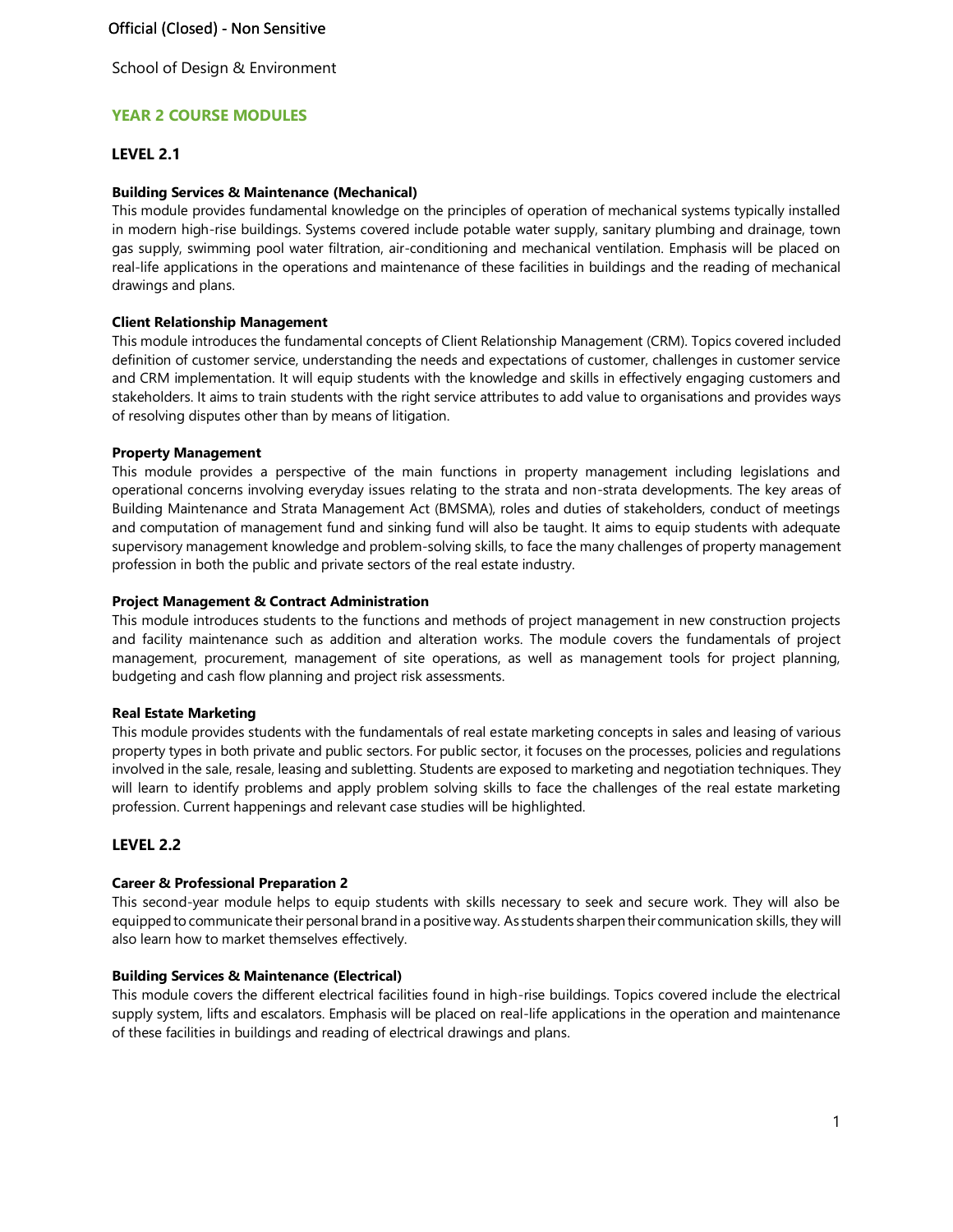### **Property Valuation**

This module covers basic concepts and principles of property valuation, time value of money and application of the six functions of a dollar. It will provide students the foundation to appreciate and apply the various methods of valuation used in determining the market value of a property for general purposes, property tax assessment and development charge calculation. Students will be equipped with working knowledge of the valuation of real estate interests for the purposes of sale and purchase, investment, mortgage, development charge and property tax.

### **Real Estate Law**

Students will study the fundamental principles that underpin land ownership in Singapore and provide them with an understanding of the law that governs the creation, protection and transfer of interests in land.

### **Urban Planning & Sustainability**

The topics covered in this module include a study of the concept of land as an economic resource, the real estate market and planning system in Singapore. This module will provide students with an adequate knowledge of urban planning and economics, as well as analytical skills to face the many challenges of the real estate profession in both the public and private sectors in the industry. Students will learn how the planning of a city has to be sustainable in terms of growth of space, connectivity and eco-friendliness.

# **YEAR 2 COURSE CURRICULUM**

| <b>Module Name</b>                             | <b>Credit Units</b> |
|------------------------------------------------|---------------------|
| Level 2.1 (20 hours per week)                  |                     |
| Building Services & Maintenance (Mechanical)   | 4                   |
| Client Relationship Management                 | 4                   |
| <b>Property Management</b>                     | 5                   |
| Project Management and Contract Administration | 4                   |
| Real Estate Marketing                          | 3                   |
| Level 2.2 (21 hours per week)                  |                     |
| Career & Professional Preparation 2            | 2                   |
| Building Services & Maintenance (Electrical)   | 3                   |
| <b>Property Valuation</b>                      | 5                   |
| Real Estate Law                                | 5                   |
| Urban Planning & Sustainability                | 4                   |
| World Issues: A Singapore Perspective ^        | 2                   |

#### **Notes:**

^ For more details on Interdisciplinary Studies (IS) electives, please log on to [www.np.edu.sg/is](http://www.np.edu.sg/is/)

#### **IS Modules**

The School of Interdisciplinary Studies (IS) delivers a broad-based curriculum, which nurtures a new generation of professionals with multidisciplinary skills and an innovative and entrepreneurial spirit to meet the challenges of a knowledge economy. IS offers both prescribed modules and electives to challenge boundaries. Prescribed modules develop students' competencies in core areas such as Communication, Innovation and Enterprise, Culture and Communication, and Personal Mastery and Development, while elective modules provide insights into Arts and Humanities, Business, Design, and Science and Technology.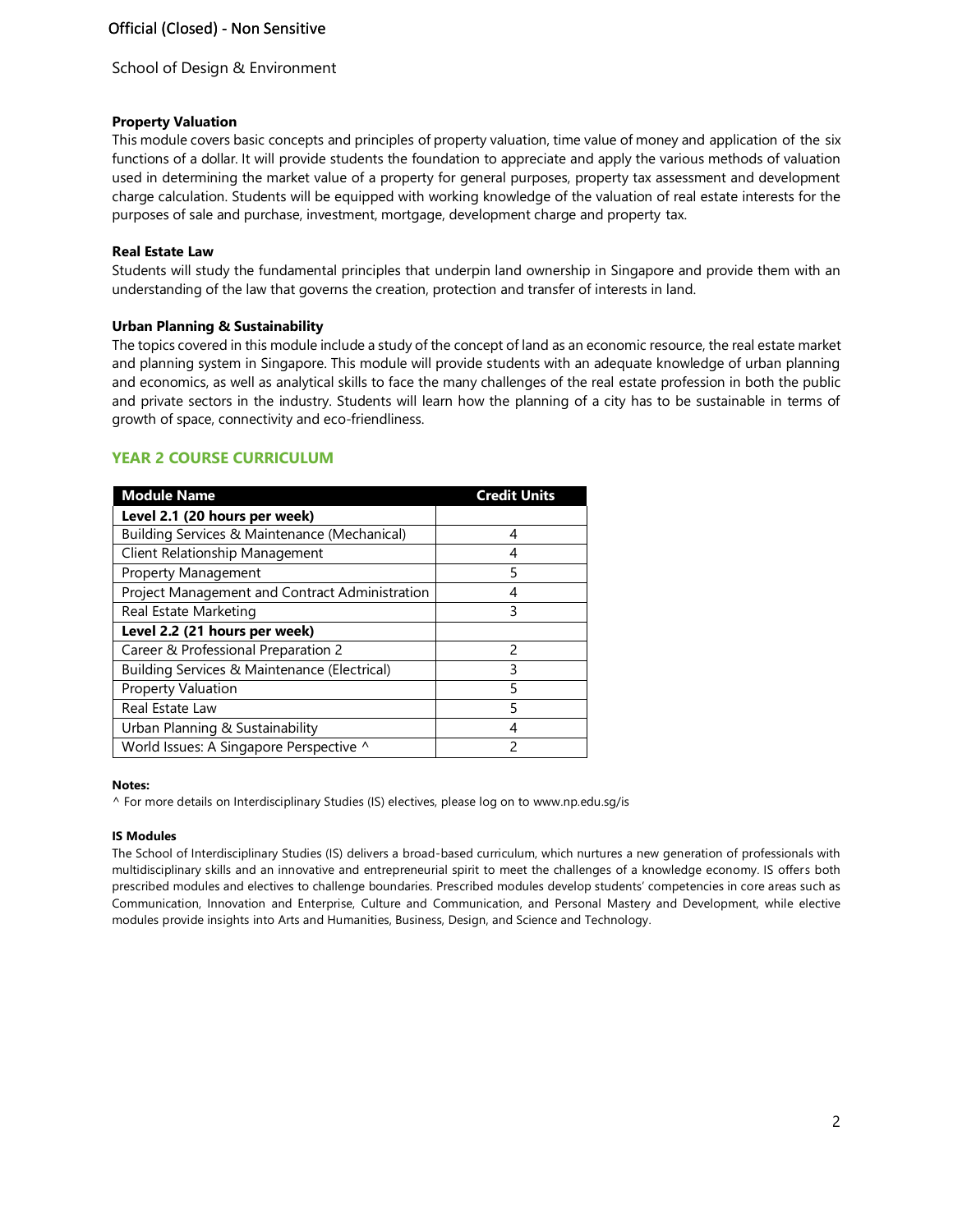### Official (Closed) - Non Sensitive

School of Design & Environment

# **YEAR 3 COURSE MODULES**

### **LEVEL 3.1**

#### **Building Diagnostics & Asset Enhancement**

The management of building stocks to meet the needs of occupants and to overcome the effects of physical deterioration and/or economical obsolescence entails the need to address the maintenance and dialogistic of defects that surfaced over time. The desire for upgrading is an asset enhancement strategy to meet the growing changing needs of users and competition from other buildings to ensure economic viability.

This module covers four parts of the subject matters: Firstly, in defining the context of building maintenance and diagnostic and establishing the need for refurbishment as a form of asset enhancement strategy. Secondly, the study of the various types of defects, their causes, effects, remedies and prevention commonly associated with the structural frame, walls, roof, floors, doors and windows, including materials used. Thirdly, the study of the various technologies used in refurbishment when structural alterations, energy saving improvements, façade upgrading and aesthetic enhancements are proposed in a refurbishment project. Fourthly, to dovetail into the greater context of real estate asset management commonly practised by real estate investment trust companies in their approach towards their real estate portfolio.

#### **Fire Safety Management**

This module covers the Fire Safety Managers' scope of work and prepares students to be fire safety managers. Topics covered include a study of the requirements contained in the Fire Safety Act, fire command centre operations, evacuation procedures, fire-safety planning and fire incident management. It also covers the active and passive fire protection systems in buildings such as fire extinguishers, wet and dry rising mains, fire sprinkler systems, fire detection and alarm systems, smoke control systems and the protection of means of escape. Case studies will be used to illustrate the importance of fire protection systems.

#### **Real Estate Investment & Finance**

This module covers the basics of finance and investment pertaining to real estate. Students will understand the real estate investment decision making process and the fundamental concepts of risks and returns. It introduces the corporate financing and investment options relevant to real estate. It focuses on how to conduct market analysis and financial analysis for a feasibility study. An understanding of the financial system and institutions and sources of financing for residential properties such as CPF funds and different mortgage housing loans from HDB and financial institutions, as well as related regulatory measures and policies on lending, and credit assessment will also be provided.

#### **LEVEL 3.2**

#### **OPTION 1:**

#### **3-Month internship (Local/Overseas)**

This 10-week internship is a major module in the REB curriculum. It is organised to offer work experience for the students to develop career-related skills and explore possible career options. This module provides an opportunity for the students to put theory into practice, adapt to working life and affirm their strengths. Students will also be able to develop hard and soft skills such as working independently and as a team, problem-solving, interpersonal and communication skills. It may be taken locally or overseas, depending on the availability of internshipopenings.

#### **Final Year Project**

This module provides students with the opportunity to apply the knowledge and skills learnt during the first two years and is part of their 10-week internship to complete a major project. During the 10 weeks, students will undertake a major individual project and complete it based on its requirements, prototyping and development with the necessary drawings and report. Through the module, students will also enhance their abilities in problem-solving, communication and interpersonal skills.